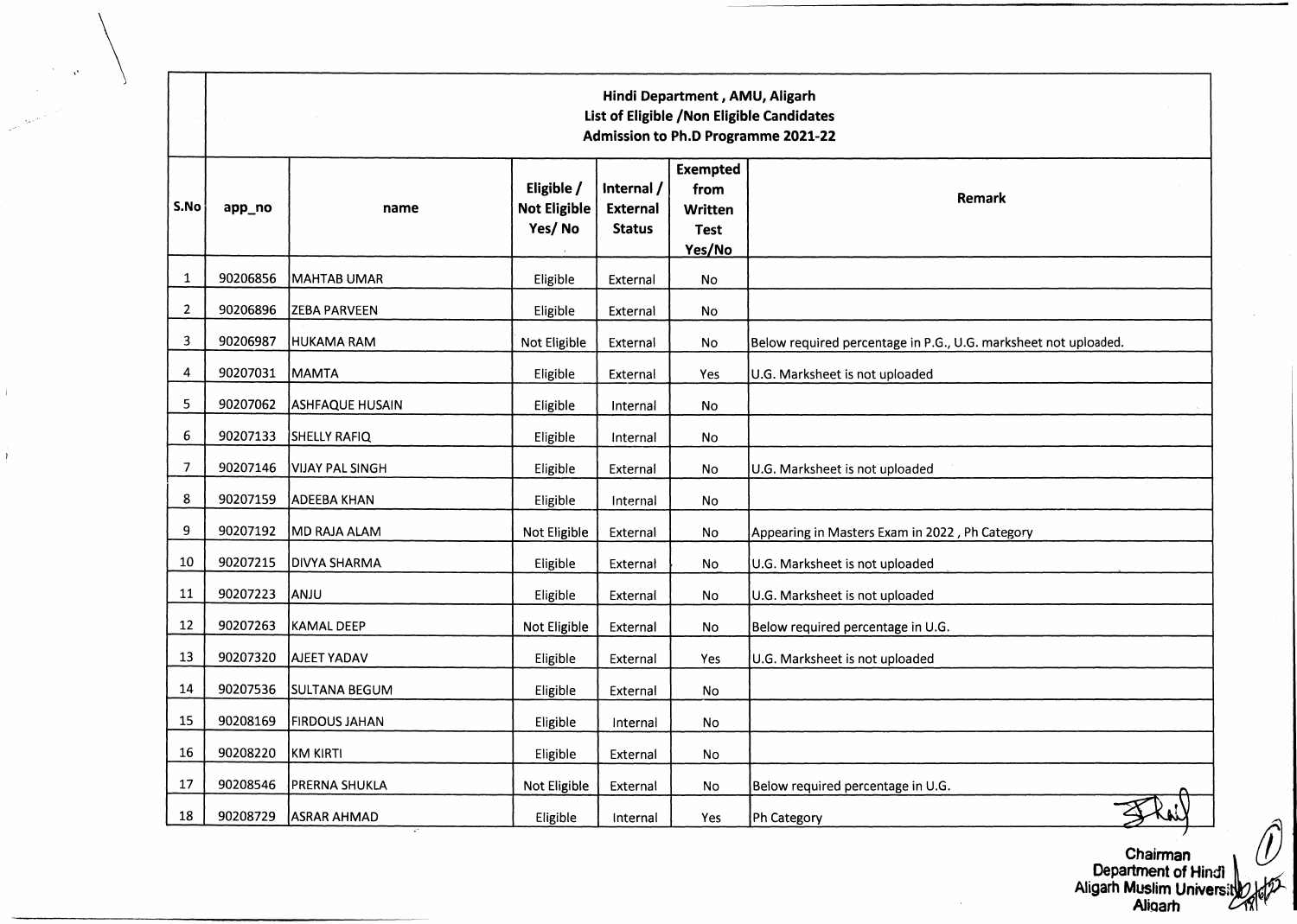| 19 | 90208740 | <b>NASIR HUSAIN</b>    | Eligible     | Internal | No        |                                   |
|----|----------|------------------------|--------------|----------|-----------|-----------------------------------|
| 20 | 90208832 | JAHID ALI              | Eligible     | Internal | No        | Ph Category                       |
| 21 | 90208902 | <b>RAJ KUMAR SINGH</b> | Eligible     | External | No        | U.G. Marksheet is Incomplete      |
| 22 | 90208949 | <b>SHAISTA SANA</b>    | Eligible     | Internal | Yes       |                                   |
| 23 | 90208968 | NEHAL AHMAD            | Eligible     | Internal | No        |                                   |
| 24 | 90209531 | MOHD ALAM              | Eligible     | Internal | <b>No</b> |                                   |
| 25 | 90209580 | <b>SUPHIYYA</b>        | Eligible     | External | Yes       | U.G. Marksheet is not uploaded    |
| 26 | 90209597 | RAHUL KUMAR            | Eligible     | External | Yes       |                                   |
| 27 | 90209671 | KM DIPIKA CHAURASIYA   | Eligible     | External | Yes       |                                   |
| 28 | 90210529 | <b>TASLEEM</b>         | Eligible     | Internal | Yes       | P.G. Marksheet is not uploadded   |
| 29 | 90210914 | ASMA KHAN              | Eligible     | Internal | No        |                                   |
| 30 | 90211341 | <b>SURBHI MISHRA</b>   | Eligible     | External | Yes       |                                   |
| 31 | 90211355 | MOHD AADIL             | Eligible     | Internal | No        |                                   |
| 32 | 90211382 | MULAYAM YADAV          | Eligible     | External | Yes       |                                   |
| 33 | 90211455 | NAZIA NAZIA            | Eligible     | External | No        |                                   |
| 34 | 90211835 | INZAMAMUL HAQ          | Eligible     | External | No        | U.G. Marksheet is not uploaded    |
| 35 | 90211907 | SHAGUFTA               | Eligible     | External | No        | U.G. Marksheet is not uploaded    |
| 36 | 90212924 | RIMPLE SINGH NO NO     | Not Eligible | External | No        | Below required percentage in U.G. |
| 37 | 90213109 | <b>TUBA</b>            | Eligible     | Internal | No        |                                   |
| 38 | 90213255 | RAHUL VERMA            | Eligible     | External | Yes       |                                   |
| 39 | 90213562 | HARJESH KUMAR UPADHYAY | Eligible     | External | Yes       |                                   |
| 40 | 90213599 | <b>RAJ KUMAR</b>       | Eligible     | Internal | No        |                                   |
| 41 | 90213733 | <b>RAUMESH KUMAR</b>   | Eligible     | External | No        | U.G. Marksheet is not uploaded    |
| 42 | 90213768 | KM NEELAM              | Eligible     | Internal | No        |                                   |

 $\langle z \rangle$ 

 $\mathbb{R}^2$ 

 $\begin{pmatrix} \mathcal{Q} \ \mathcal{X} \end{pmatrix}$ Chairman Department of Hindi Aligarh Muslim Universii Aligarh *£*

砭

 $\mathcal{L}$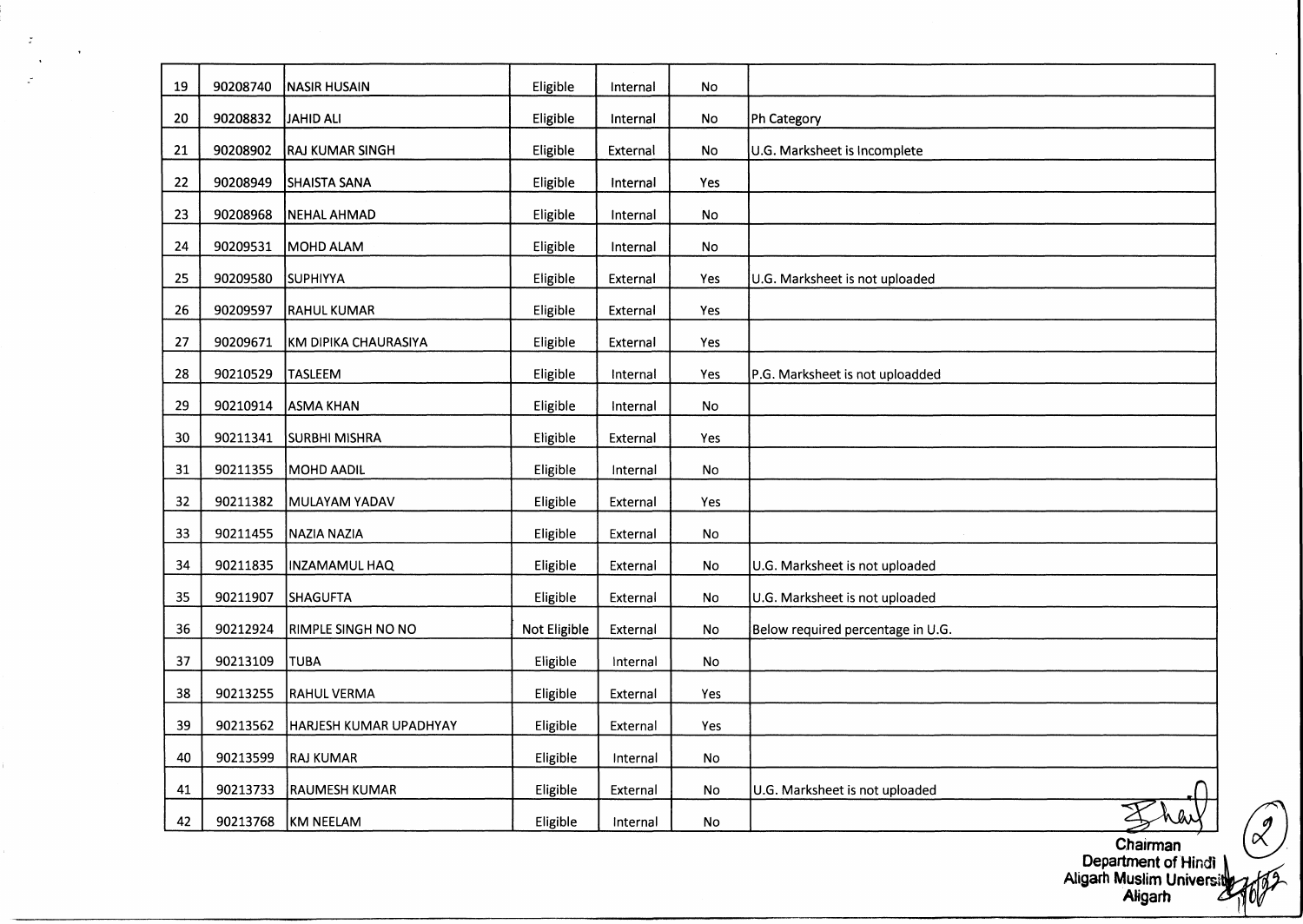| 43 | 90213794 | <b>SACHIN KUMAR</b>    | Eligible     | External | No        |                                                              |
|----|----------|------------------------|--------------|----------|-----------|--------------------------------------------------------------|
| 44 | 90214169 | <b>BUSARA RAHMAN</b>   | Eligible     | Internal | Yes       | P.G.Marksheet is Incomplete                                  |
| 45 | 90216224 | VIMLESH                | Eligible     | External | Yes       | U.G. Marksheet is not uploaded                               |
| 46 | 90216381 | JYOTI KUMARI           | Eligible     | Internal | No        |                                                              |
| 47 | 90216486 | POOJA YOGESHWAR        | Eligible     | Internal | <b>No</b> |                                                              |
| 48 | 90216827 | RAHUL                  | Eligible     | External | Yes       | P.G.Marksheet is Incomplete                                  |
| 49 | 90217366 | RUPANJALI              | Eligible     | External | No        | P.G.Marksheet is not uploaded                                |
| 50 | 90217698 | <b>HEMANT KUMAR</b>    | Eligible     | External | Yes       | P.G.Marksheet is not uploaded, PH Category                   |
| 51 | 90217823 | MOHAMMAD FARMAN        | Eligible     | Internal | No        |                                                              |
| 52 | 90218585 | AURANGZEB KHAN         | Eligible     | External | No        | U.G. Marksheet is not uploaded                               |
| 53 | 90219919 | MOHD SULEMAN           | Eligible     | Internal | No        |                                                              |
| 54 | 90219974 | PREETI UPADHYAY        | Eligible     | External | Yes       | P.H.(V.H.) Category, U.G. And P.G. Marksheets are incomplete |
| 55 | 90220154 | <b>RUBY PARVEEN</b>    | Eligible     | External | No        |                                                              |
| 56 | 90220219 | PANKAJ KUMAR           | Eligible     | External | No        | U.G. Marksheet is not uploaded                               |
| 57 | 90220651 | <b>AMIT KUMAR</b>      | Not Eligible | External | No        | Below required percentage in U.G.                            |
| 58 | 90222594 | SARWAT BANO            | Eligible     | Internal | Yes       |                                                              |
| 59 | 90222609 | <b>AMIR KHAN</b>       | Eligible     | Internal | No        |                                                              |
| 60 | 90223468 | DEVANAND RAJU YADAV    | Eligible     | External | Yes       |                                                              |
| 61 | 90223645 | <b>TAMANNA KHATOON</b> | Eligible     | External | Yes       | U.G.marksheet is not uploaded                                |
| 62 | 90223792 | <b>VIMAL KUMAR</b>     | Eligible     | External | Yes       |                                                              |
| 63 | 90225395 | NABEELA SHAIKH         | Eligible     | Internal | No        |                                                              |
| 64 | 90226124 | ROSHMIN                | Eligible     | External | Yes       |                                                              |
| 65 | 90227207 | <b>PRADEEP KUMAR</b>   | Not Eligible | External | No        | Below required percentage in U.G.                            |
| 66 | 90227454 | <b>PRIYANKA YADAV</b>  | Eligible     | External | Yes       |                                                              |
|    |          |                        |              |          |           | Chairman                                                     |

 $\sim$ 

 $\frac{1}{2}$ 

 $\Lambda$ 

2, Department of Hindi Aligarh Muslim Univers Aligarh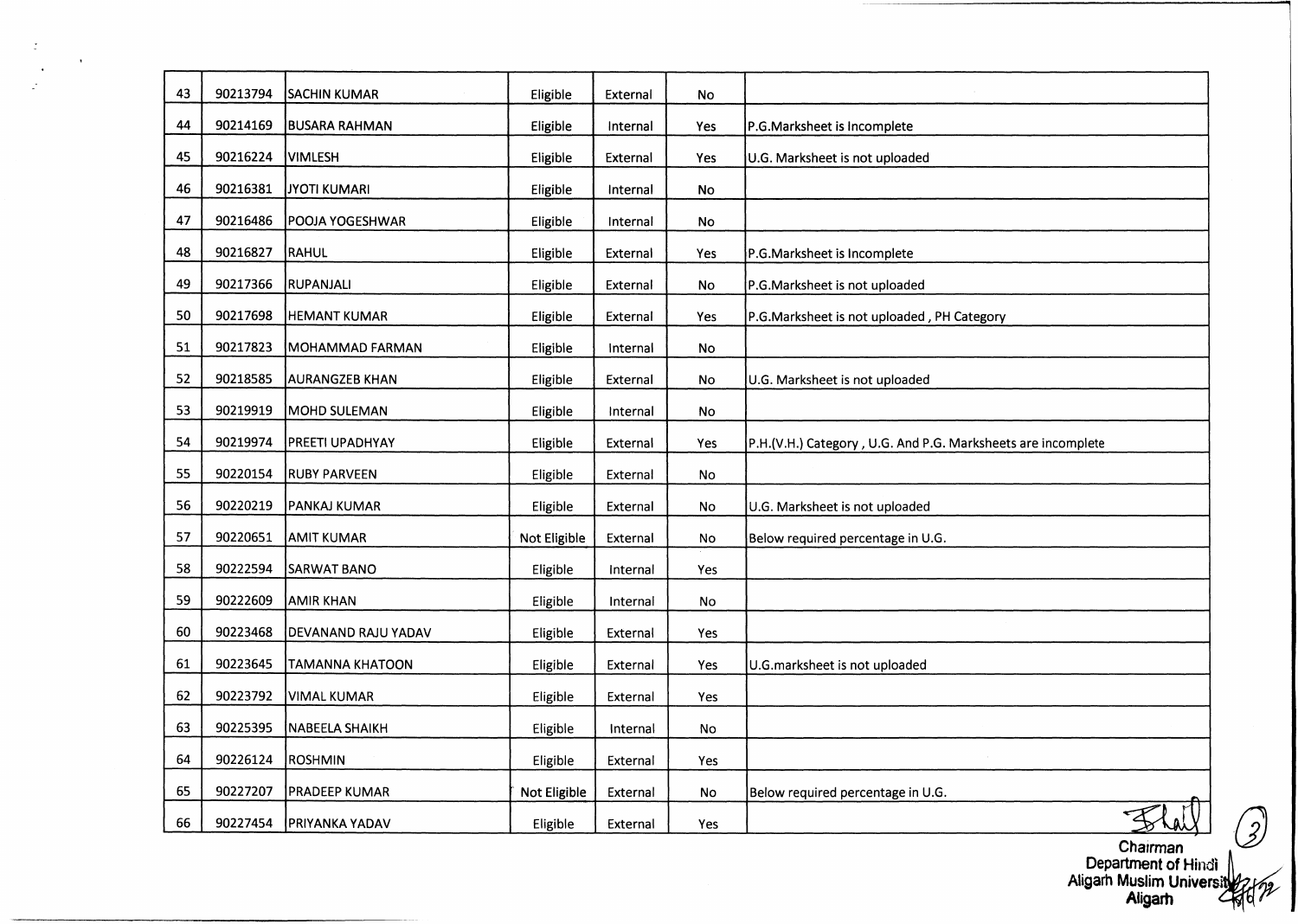| 67 | 90227877 | SAIBA                 | Not Eligible | External | No  | Appearing in P.G.2022             |
|----|----------|-----------------------|--------------|----------|-----|-----------------------------------|
| 68 | 90228096 | KULDEEP KUMAR         | Eligible     | External | No  |                                   |
| 69 | 90228155 | KOUSOR SABIDA SULTANA | Eligible     | Internal | No  | U.G. Marksheet is not uploaded    |
| 70 | 90228662 | <b>SONU</b>           | Eligible     | External | Yes |                                   |
| 71 | 90228681 | <b>ZEBA PARVEEN</b>   | Eligible     | Internal | No  |                                   |
| 72 | 90229100 | HARI OM               | Not Eligible | External | No  | Below required percentage in U.G. |
| 73 | 90230638 | GHANSHYAM KUMAR       | Eligible     | External | Yes |                                   |
| 74 | 90231930 | <b>MAYA JYOTI</b>     | Eligible     | External | Yes | U.G. Marksheet is not uploaded    |
| 75 | 90232765 | PANKAJ KUMAR          | Eligible     | External | Yes | U.G. Marksheet is not uploaded    |
| 76 | 90232844 | RAM VINAY MOURYA      | Eligible     | External | No  | U.G. Marksheet is not uploaded    |
| 77 | 90232933 | AQIB JAVED            | Eligible     | Internal | No  |                                   |
| 78 | 90233213 | KM DURGESH            | Eligible     | External | No  | P.H. category                     |
| 79 | 90233946 | ASIYA ISHTIYAQ        | Eligible     | Internal | No  |                                   |
| 80 | 90234097 | MANISHA               | Eligible     | External | Yes |                                   |
| 81 | 90236117 | UZMA                  | Eligible     | Internal | No  | P.G.Marksheet is not uploaded     |
| 82 | 90236307 | YADAV UMESH MAHENDRA  | Eligible     | External | Yes |                                   |
| 83 | 90237033 | NOUSHEEN YASMIN       | Eligible     | External | No  |                                   |
| 84 | 90237096 | ADIL KHAN             | Eligible     | External | No  |                                   |
| 85 | 90237389 | MOHITA                | Eligible     | External | No  |                                   |
| 86 | 90237435 | <b>JAGRITI</b>        | Eligible     | External | Yes | U.G. Marksheet is Incomplete      |
| 87 | 90237546 | <b>NAZISH AKHTAR</b>  | Eligible     | Internal | No  |                                   |
| 88 | 90237678 | MOHD TABISH ALI       | Eligible     | Internal | No  | U.G. Marksheet is not uploaded    |
| 89 | 90239411 | <b>RUBY ANSARI</b>    | Eligible     | External | Yes |                                   |
| 90 | 90241325 | MAMINA AHMED          | Eligible     | External | Yes |                                   |

 $\sim$ 

 $\sim$   $\frac{1}{2}$ 

 $\ddot{\phantom{1}}$  $\mathbb{R}^2$   $\sim$ 

Chairman Department of Hindi Aligarh Muslim Universii Aligarh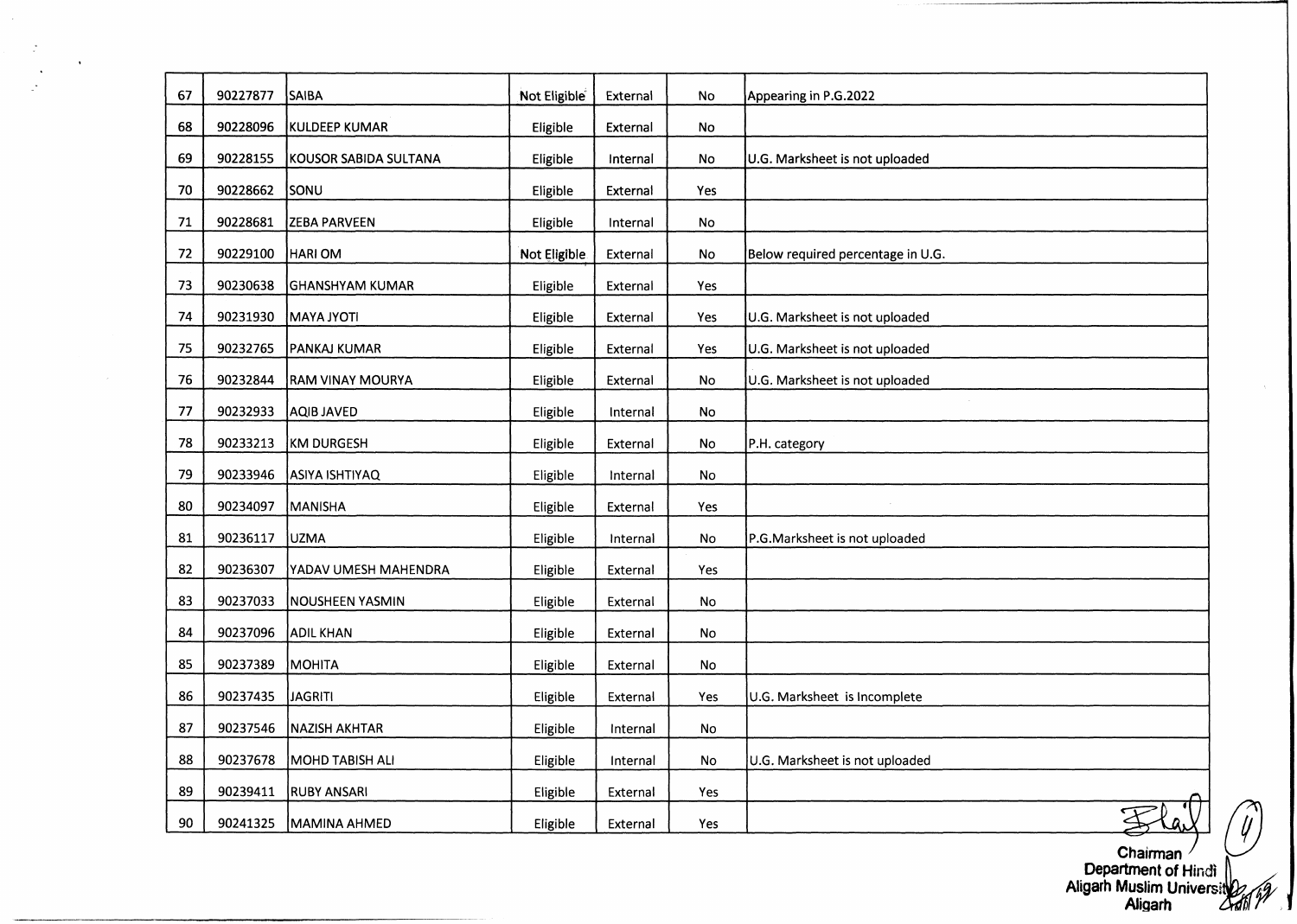| 91  | 90241367 | VIPLAV KUMAR YADAV        | Eligible     | External | Yes |                                                                    |
|-----|----------|---------------------------|--------------|----------|-----|--------------------------------------------------------------------|
| 92  | 90242210 | <b>PRACHI CHAUDHARY</b>   | Eligible     | External | No  |                                                                    |
| 93  | 90242379 | VISHNU PRABHAKAR UPADHYAY | Eligible     | External | Yes |                                                                    |
| 94  | 90242518 | <b>ADITYA TIWARI</b>      | Eligible     | External | Yes | P.H.(V.H.) Category                                                |
| 95  | 90242739 | MANEESH KUMAR SAINI       | Not Eligible | External | No  | Appearing in Master Exam in 2022                                   |
| 96  | 90243085 | NEERAJ SINGH CHAUHAN      | Eligible     | External | No  | U.G.& P.G. Marksheets are not uploaded                             |
| 97  | 90243141 | TEEKA RAM DIXIT           | Eligible     | External | Yes |                                                                    |
| 98  | 90243308 | CHANDRA PRAKASH GAUTAM    | Eligible     | External | Yes | U.G. Marksheet is not uploaded                                     |
| 99  | 90243447 | <b>BIPIN KUMAR</b>        | Eligible     | External | Yes |                                                                    |
| 100 | 90243457 | PUSHPENDRA                | Not Eligible | External | No  | Appearing in Masters Exam in 2022                                  |
| 101 | 90243660 | <b>RUPAM KUMARI</b>       | Eligible     | External | Yes |                                                                    |
| 102 | 90243846 | <b>VIKAS KUMAR RAI</b>    | Eligible     | External | No  | P.H.(V.H.) Category                                                |
| 103 | 90243917 | <b>ANITA KASHYAP</b>      | Eligible     | External | No  | U.G. Marksheet is not uploaded                                     |
| 104 | 90244053 | UMA BHARTI                | Eligible     | External | Yes |                                                                    |
| 105 | 90244836 | MD ZOHURUL ISLAM          | Eligible     | External | No  | U.G.& P.G. Marksheets are not uploaded                             |
| 106 | 90245482 | <b>SHAILY VARSHNEY</b>    | Eligible     | External | Yes |                                                                    |
| 107 | 90246149 | JYOTI SINGH PATEL         | Not Eligible | External | No  | Appearing in Masters Exam in 2022                                  |
| 108 | 90246150 | KM MONI                   | Eligible     | External | Yes | U.G. Marksheet is not uploaded                                     |
| 109 | 90246226 | KM RISHU YADAV            | Eligible     | External | Yes |                                                                    |
| 110 | 90246739 | POOJA JINAGAL             | Eligible     | External | Yes |                                                                    |
| 111 | 90246791 | <b>KESHAV KUMAR</b>       | Not Eligible | External | No  | Below required percentage in U.G.                                  |
| 112 | 90246826 | RANJEETA RAM              | Not Eligible | External | No  | Below required percentage in P.G., U.G. marksheet is not uploaded. |
| 113 | 90246865 | NIRMAL YADAV              | Eligible     | External | Yes |                                                                    |
| 114 | 90247337 | <b>SATYA DARASH YADAV</b> | Eligible     | External | Yes |                                                                    |

 $\mathbb{R}^2$ 

 $\mathcal{L}_{\mathbf{r}}$  $\mathbb{R}^2$ 

 $\bullet$ 

Chairman Department of Hindi rØ Aligarh Muslim Univers Aligarh

I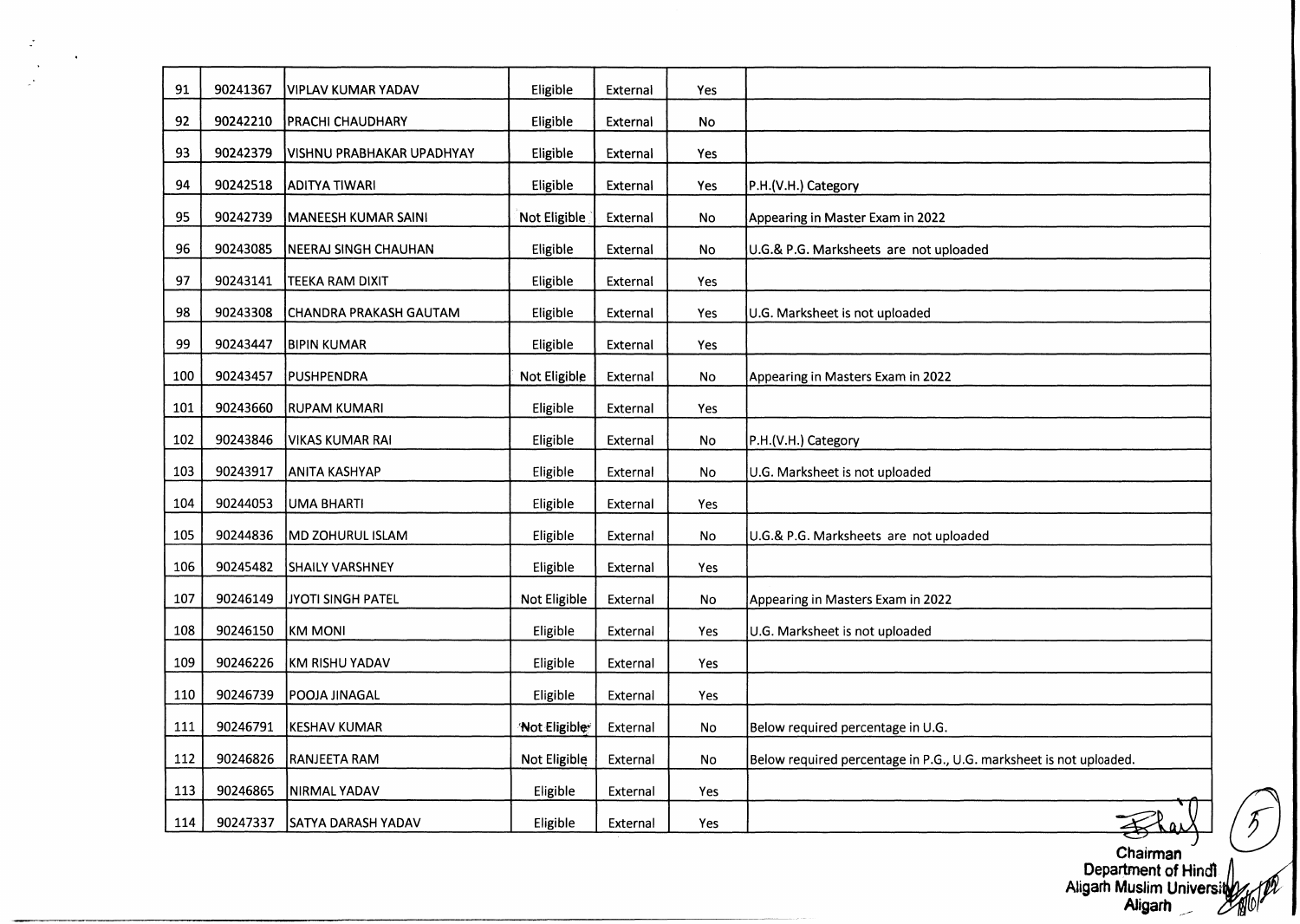| 115 | 90248169 | NIDA MANSOORI             | Eligible     | External | Yes |                                        |
|-----|----------|---------------------------|--------------|----------|-----|----------------------------------------|
| 116 | 90248340 | <b>FAUZIA NAZIR</b>       | Eligible     | External | No  |                                        |
| 117 | 90248347 | <b>RASHMI BARO</b>        | Eligible     | External | No  | P.G. Marksheet is not Clear            |
| 118 | 90248367 | <b>MUKESH KUMAR</b>       | Eligible     | External | No  | U.G. Marksheet is not uploaded         |
| 119 | 90248569 | <b>AAYASHA PARVEEN</b>    | Eligible     | External | Yes |                                        |
| 120 | 90248579 | <b>RICHA PANDEY</b>       | Eligible     | External | Yes |                                        |
| 121 | 90248966 | JYOTI PRASAD              | Eligible     | External | Yes |                                        |
| 122 | 90249105 | PANKAJ KUMAR              | Eligible     | External | Yes | U.G. Marksheet is not uploaded         |
| 123 | 90249597 | RAKESH KUMAR YADAV        | Eligible     | External | Yes |                                        |
| 124 | 90250257 | AFSEEN                    | Eligible     | Internal | No  | U.G. Marksheet is not uploaded         |
| 125 | 90250424 | <b>SANJAY SHAW</b>        | Eligible     | External | Yes |                                        |
| 126 | 90250430 | USMAN KHAN                | Eligible     | External | Yes |                                        |
| 127 | 90250489 | KM BINDA YADAV            | Eligible     | External | Yes |                                        |
| 128 | 90250500 | NOUSHEEN                  | Eligible     | Internal | No  |                                        |
| 129 | 90250667 | ASHUTOSH TIWARI           | Eligible     | External | Yes |                                        |
| 130 | 90251519 | <b>SADIYA ZAHIN</b>       | Eligible     | External | No  | U.G. Marksheet is not uploaded         |
| 131 | 90252834 | MAHTAB ALAM               | Eligible     | External | No  |                                        |
| 132 | 90252889 | <b>RAHUL SINGH</b>        | Not Eligible | External | No  | Below required percentage in P.G.      |
| 133 | 90252903 | ANURADHA                  | Eligible     | External | Yes | U.G. Marksheet is not uploaded         |
| 134 | 90253082 | <b>SHYAM BADAN KUMAR</b>  | Eligible     | External | Yes |                                        |
| 135 | 90253228 | <b>AMIT KUMAR</b>         | Eligible     | External | Yes | U.G.& P.G. Marksheets are not uploaded |
| 136 | 90253604 | VISHWAKARMA KUMAR BHARTEE | Eligible     | External | Yes |                                        |
| 137 | 90253830 | <b>SAKSHI SHARMA</b>      | Eligible     | External | Yes |                                        |
| 138 | 90254002 | MASHOOD AHMAD             | Eligible     | External | Yes |                                        |

 $\mathbb{Z}$ 

Chairman Department of Hindi Aligarh Muslim Universil Aligarh ^ *i* **I**

 $\sigma'$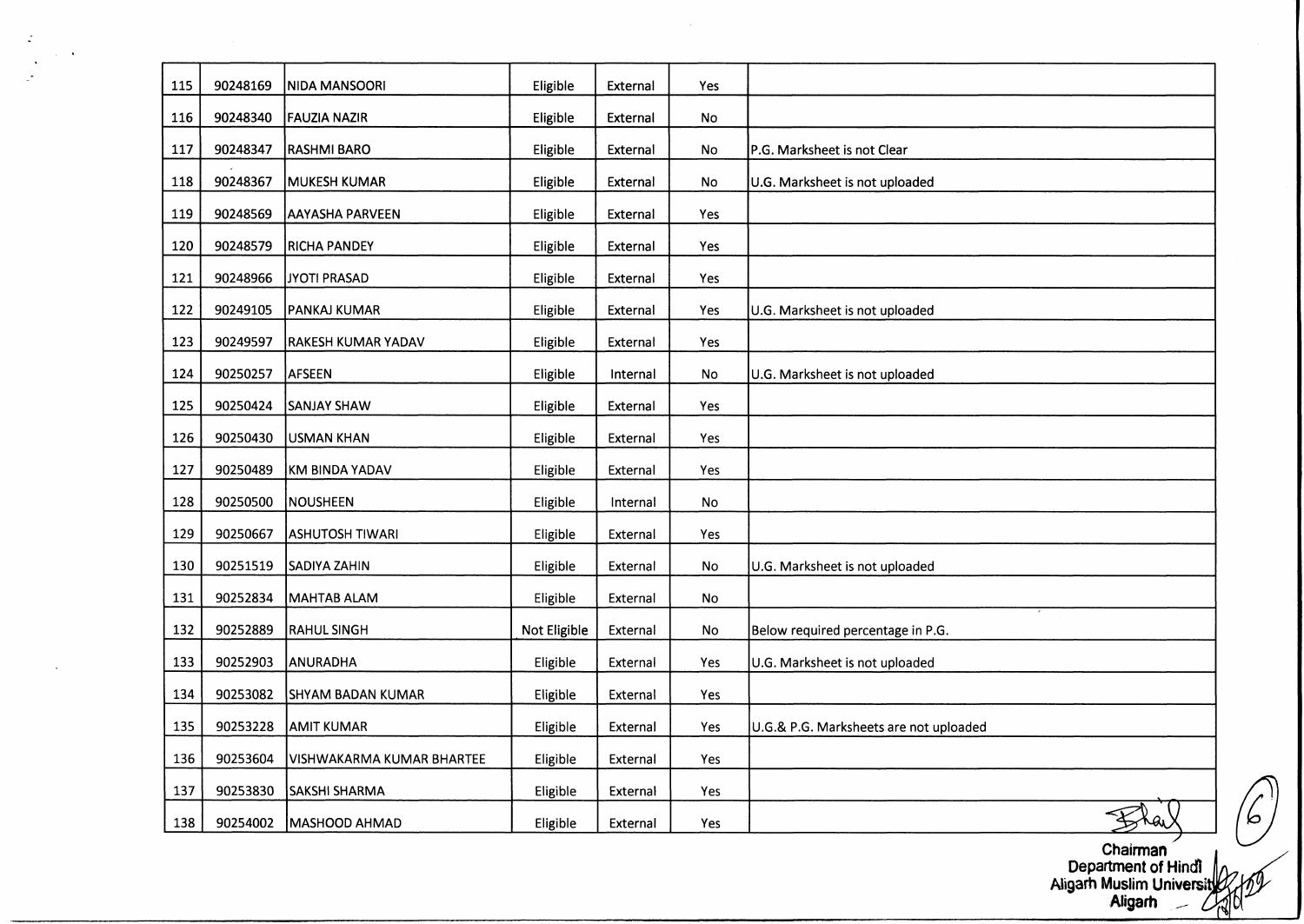| 139 | 90254013 | <b>SANJAY SINGH</b>       | Eligible     | External | Yes | U.G. Marksheet is not uploaded                                   |
|-----|----------|---------------------------|--------------|----------|-----|------------------------------------------------------------------|
| 140 | 90254459 | RAVINDRA KUMAR GUPTA      | Eligible     | External | No  |                                                                  |
| 141 | 90254587 | YOGYATA DEVI              | Not Eligible | External | No  | Appearing in Masters Exam in 2022                                |
| 142 | 90254874 | MAMTA PACHORI             | Eligible     | External | No  |                                                                  |
| 143 | 90255135 | NAMIRA ZENAB              | Eligible     | Internal | No  |                                                                  |
| 144 | 90255162 | PUNEET KUMAR              | Eligible     | External | No  |                                                                  |
| 145 | 90255444 | ANKIT KUMAR GUPTA         | Eligible     | Internal | No  | U.G. Marksheet is not uploaded                                   |
| 146 | 90255455 | TARANNUM JAHAN            | Eligible     | Internal | No  |                                                                  |
| 147 | 90255473 | MOHD FARHAN ARIF          | Eligible     | Internal | No  | U.G. & P.G. Marksheets are not uploaded                          |
| 148 | 90255565 | SHIVAM                    | Not Eligible | External | No  | Appearing in Masters Exam in 2022                                |
| 149 | 90255802 | MOHAMMAD FASAHAT          | Eligible     | External | No  | P.G. Marksheet is not Uploaded                                   |
| 150 | 90255954 | SHAYDA SAIFI              | Eligible     | External | Yes |                                                                  |
| 151 | 90256595 | NIDA)                     | Eligible     | External | No  |                                                                  |
| 152 | 90259008 | <b>SUBHAGI SHARMA</b>     | Eligible     | External | No  |                                                                  |
| 153 | 90262391 | SHUBHAM CHATURVEDI        | Eligible     | External | Yes | U.G. Marksheet is Incompelete                                    |
| 154 | 90268663 | VIVEK PRAKASH MISHRA      | Eligible     | External | Yes |                                                                  |
| 155 | 90269200 | <b>SUNIL KUMAR</b>        | Not Eligible | External | No  | Below required percentage in P.G., U.G.Marksheet is not uploaded |
| 156 | 90269515 | <b>RAVI KUMAR BARNWAL</b> | Eligible     | External | Yes |                                                                  |
| 157 | 90273307 | KM ZAHARA NAJ             | Not Eligible | External | No  | Below required percentage in P.G., U.G.Marksheet is incomplete   |
| 158 | 90279791 | <b>ANKIT DUBEY</b>        | Eligible     | External | Yes | P.G. Marksheet is not Uploaded                                   |
| 159 | 90283979 | <b>SOMESH KUMAR</b>       | Eligible     | External | No  | P.G. Marksheet is incomplete, U.G. Marksheet is not uploaded     |
| 160 | 90296313 | <b>ATUL KUMAR</b>         | Eligible     | External | No  | U.G. Marksheet is not uploaded                                   |
| 161 | 90299873 | MOHD ZUBAIR ANSARI        | Eligible     | External | Yes |                                                                  |
| 162 | 90302444 | PRATEEK KUMAR YADAV       | Eligible     | External | Yes | U.G. Marksheet is not uploaded                                   |

 $\langle \cdot \rangle$ 

 $\mathcal{A}$ 

Chairman Department of Hindi Aligarh Muslim Universij Aligarh ..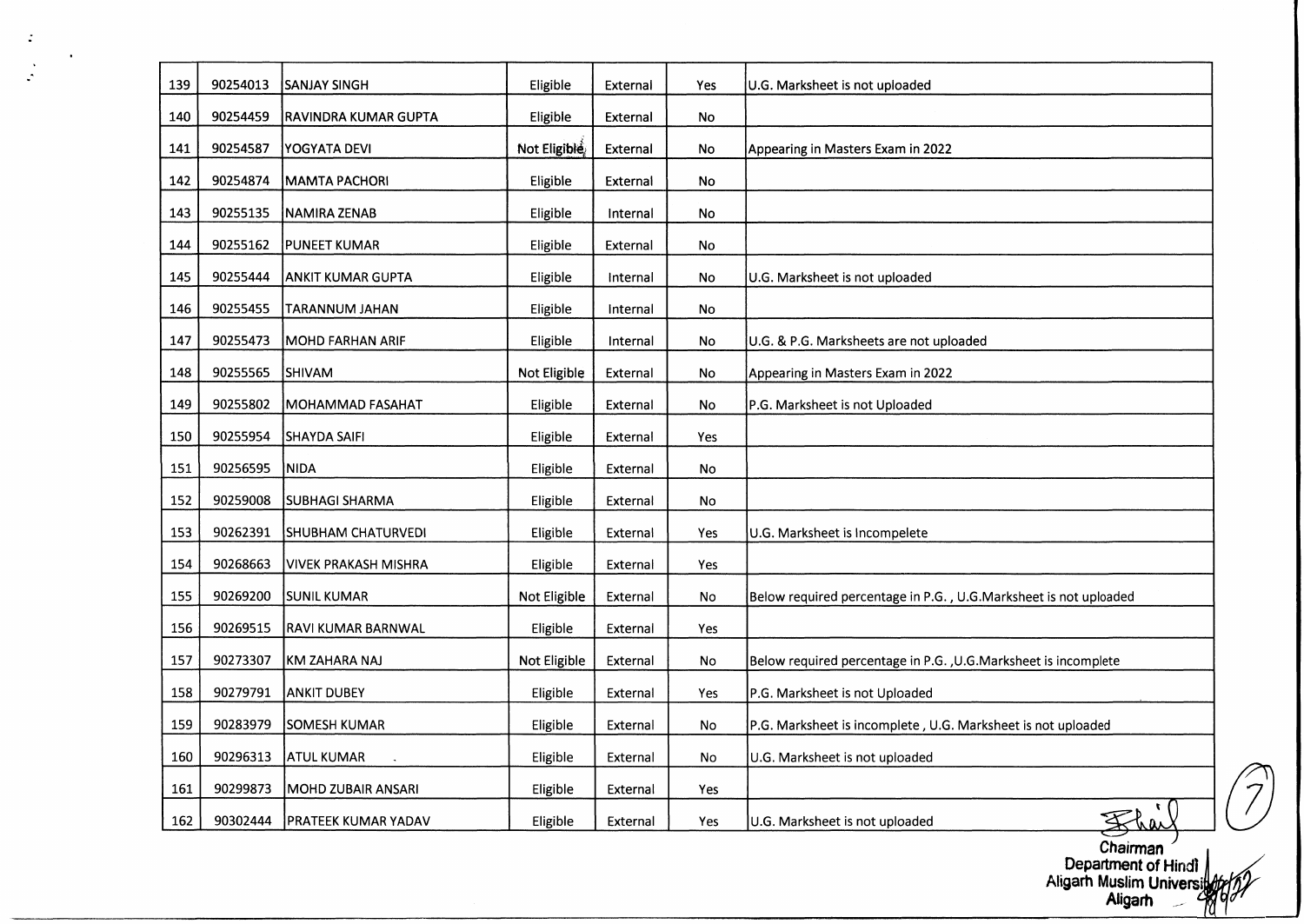| 163 | 90302580 | <b>ISONU SHARMA</b>    | Eligible     | External | <b>Yes</b> | U.G. Marksheet is not uploaded    |
|-----|----------|------------------------|--------------|----------|------------|-----------------------------------|
| 164 | 90302985 | lIRAM JAMAL ABBASI     | Eligible     | External | No         |                                   |
| 165 | 90303552 | MOHD BILAL             | Eligible     | External | Yes        |                                   |
| 166 | 90304630 | <b>SAURABH KUMAR</b>   | Eligible     | External | <b>No</b>  |                                   |
| 167 | 90305378 | BALWANT YADAV          | Eligible     | External | Yes        | U.G. Marksheet is not uploaded    |
| 168 | 90305703 | NIHARIKA SHARMA        | Eligible     | External | <b>No</b>  | U.G. Marksheet is Incomplete      |
| 169 | 90306993 | IAMIT KUMAR SINGH      | Not Eligible | External | <b>No</b>  | Appearing in Masters Exam in 2022 |
| 170 | 90307260 | <b>SONALI RAJPUT</b>   | Eligible     | External | <b>Yes</b> |                                   |
| 171 | 90307354 | <b>RUKHSAR</b>         | Eligible     | External | No         |                                   |
|     |          |                        |              |          |            |                                   |
| 172 | 90307435 | <b>IDEVENDRA KUMAR</b> | Eligible     | External | Yes        |                                   |
| 173 | 90307564 | <b>AFROZ</b>           | Eligible     | External | <b>No</b>  | U.G. Marksheet is not uploaded    |
| 174 | 90307666 | KANEEZ MEHADI          | Eligible     | External | <b>No</b>  |                                   |
| 175 | 90311447 | <b>SHEPHALI RAI</b>    | Eligible     | External | Yes        | U.G. Marksheet is not uploaded    |

 $\ddot{\phantom{a}}$ 

 $\mathbf{R}^2$ 

 $\ddot{\phantom{0}}$ 

Fhal

Chairman Department of Hindi Aligarh Muslim Universi Aligarh

(8)